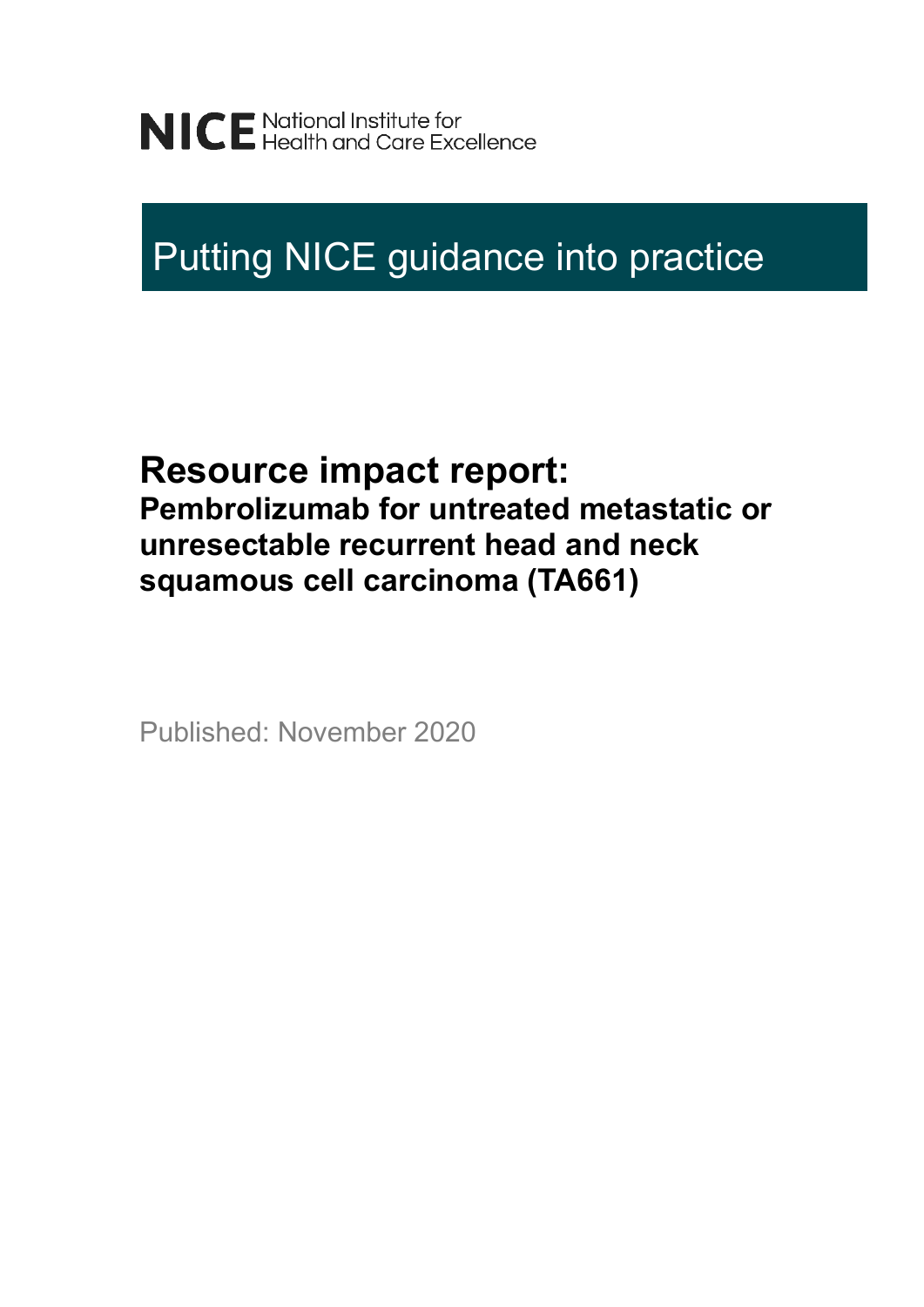## **Summary**

NICE has recommended pembrolizumab as an option for untreated metastatic or unresectable recurrent head and neck squamous cell carcinoma (HNSCC) in adults whose tumours express PD L1 with a combined positive score of 1 or more. See section 1 for further information.

We estimate that:

- 1,010 people with untreated metastatic or unresectable recurrent head and neck squamous cell carcinoma whose tumours express PD L1 with a combined positive score of 1 or more are eligible for treatment with pembrolizumab
- 760 people will receive pembrolizumab from year 2022/23 onwards once uptake has reached 75% as shown in table 1.

#### **Table 1 Estimated number of people in England receiving pembrolizumab**

|                                                                                                    | 2020/21         | 2021/22 | 2022/23 | 2023/24 | 2024/25 |
|----------------------------------------------------------------------------------------------------|-----------------|---------|---------|---------|---------|
| Population receiving<br>pembrolizumab each year                                                    | 60 <sup>1</sup> | 420     | 760     | 760     | 760     |
| 1: Adjusted to reflect 2 months uptake in line with the NICE constitution that requires compliance |                 |         |         |         |         |

with guidance recommendations within 3 months of guidance publication.

This report is supported by a local resource impact template because the list price of pembrolizumab has a discount that is commercial in confidence. The discounted price of pembrolizumab can be put into the template and other variables may be amended.

This technology is commissioned NHS England. Providers are NHS hospital trusts.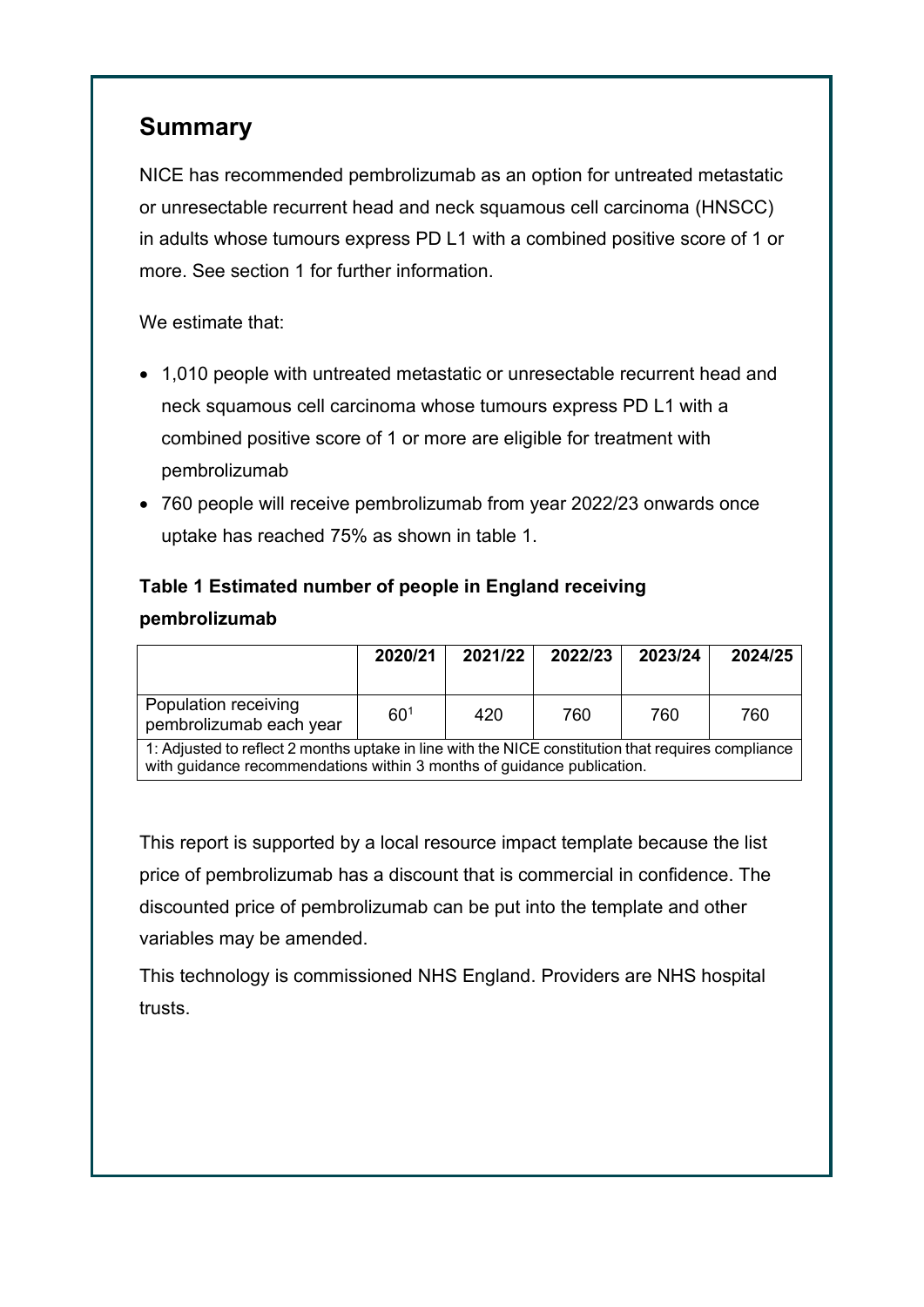# **1 Pembrolizumab**

- 1.1 NICE has recommended pembrolizumab as an option for untreated metastatic or unresectable recurrent head and neck squamous cell carcinoma (HNSCC) in adults whose tumours express PD L1 with a combined positive score of 1 or more. This is only if:
	- pembrolizumab is given as a monotherapy
	- pembrolizumab is stopped at 2 years of uninterrupted treatment, or earlier if disease progresses, and
	- the company provides pembrolizumab according to the commercial arrangement.
- 1.2 Treatment for HNSCC typically involves surgery and/or radiotherapy with curative intent, with systemic therapy in cases of advanced disease limited to a local region.
- 1.3 Treatment of metastatic or unresectable recurrent HNSCC depends on tumour location. If it starts in the oral cavity (mouth), it is usually first treated with cetuximab combination therapy (cetuximab with platinum and 5 fluorouracil (5-FU) chemotherapy). If it starts outside the oral cavity it is treated with chemotherapy (platinum and 5-FU) alone.

## **2 Resource impact of the guidance**

- 2.1 We estimate that:
	- 1,010 people with untreated metastatic or unresectable recurrent HNSCC whose tumours express PD L1 with a combined positive score of 1 or more are eligible for treatment with pembrolizumab
	- 760 people will have pembrolizumab from year 2022/23 onwards once uptake has reached 75% as shown in table 1.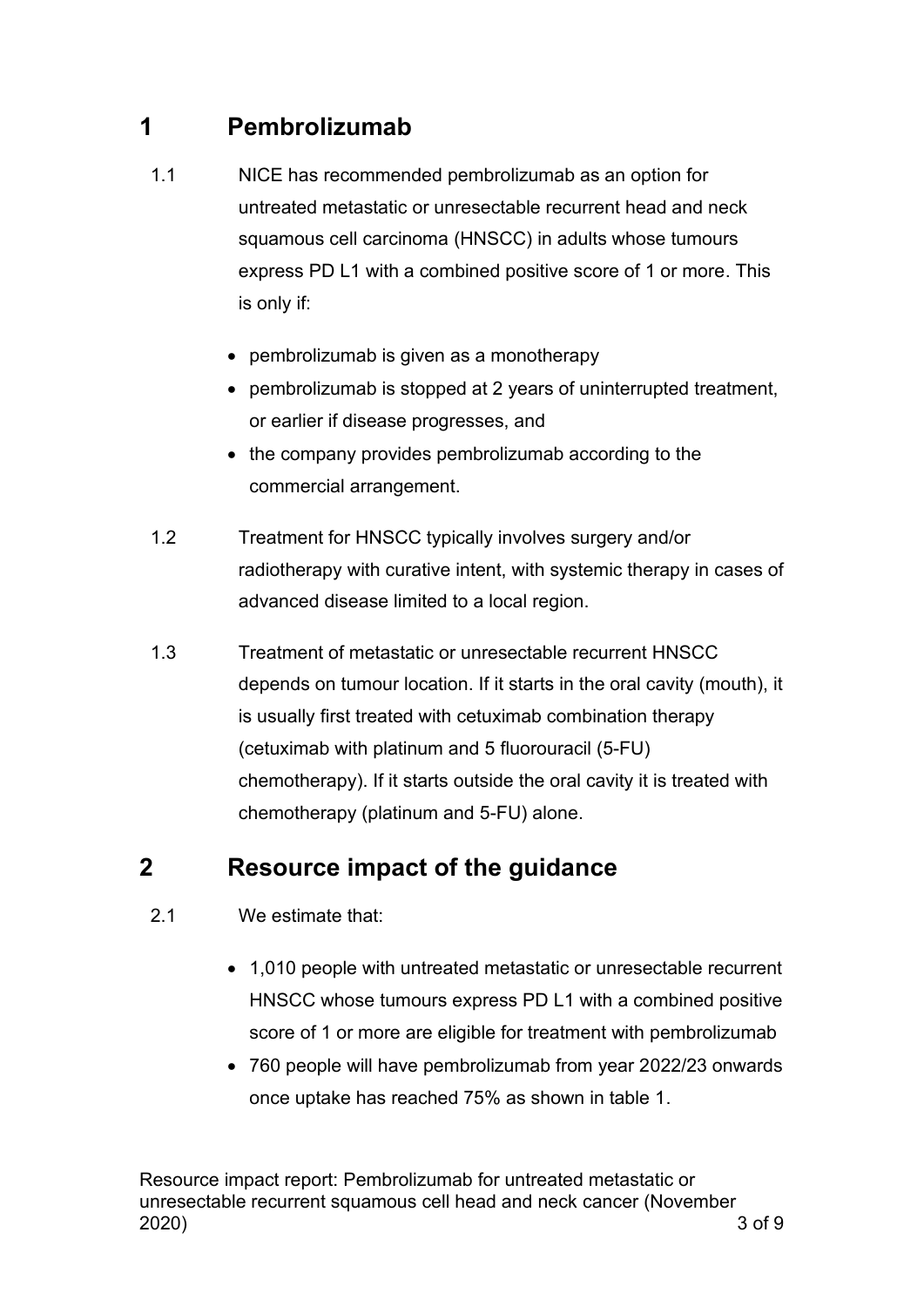2.2 The current treatment and future uptake figure assumptions are based on clinical expert opinion and are shown in the resource impact template. Table 2 shows the number of people in England who are estimated to have pembrolizumab by financial year.

#### **Table 2 Estimated number of people receiving pembrolizumab using NICE assumptions**

|                                                                                                                                                                              | 2020/21  | 2021/22 | 2022/23 | 2023/24 | 2024/25 |
|------------------------------------------------------------------------------------------------------------------------------------------------------------------------------|----------|---------|---------|---------|---------|
| Population receiving<br>pembrolizumab each year                                                                                                                              | $60^{1}$ | 420     | 760     | 760     | 760     |
| 1: Adjusted to reflect 2 months uptake in line with the NICE constitution that requires<br>compliance with guidance recommendations within 3 months of guidance publication. |          |         |         |         |         |

2.3 This report is supported by a local resource impact template. This is because pembrolizumab has an agreed patient access scheme which makes it available with a commercial-in-confidence discount to the list price. The discounted price of pembrolizumab can be put into the template and other variables may be amended. For enquiries about the patient access scheme contact: [keiron.hughes@merck.com.](mailto:keiron.hughes@merck.com)

#### *Savings and benefits*

- 2.4 As a monotherapy, pembrolizumab could reduce administration costs relative to current salvage chemotherapy options. This is modelled in the template.
- 2.5 Based on the resource impact model, pembrolizumab monotherapy requires around 12 days of intravenous infusions. Platinum (cisplatin) plus 5-fluorouracil and cetuximab requires around 35 days of chemotherapy administrations and platinum (cisplatin) and 5-fluorouracil requires around 52 days of chemotherapy administrations.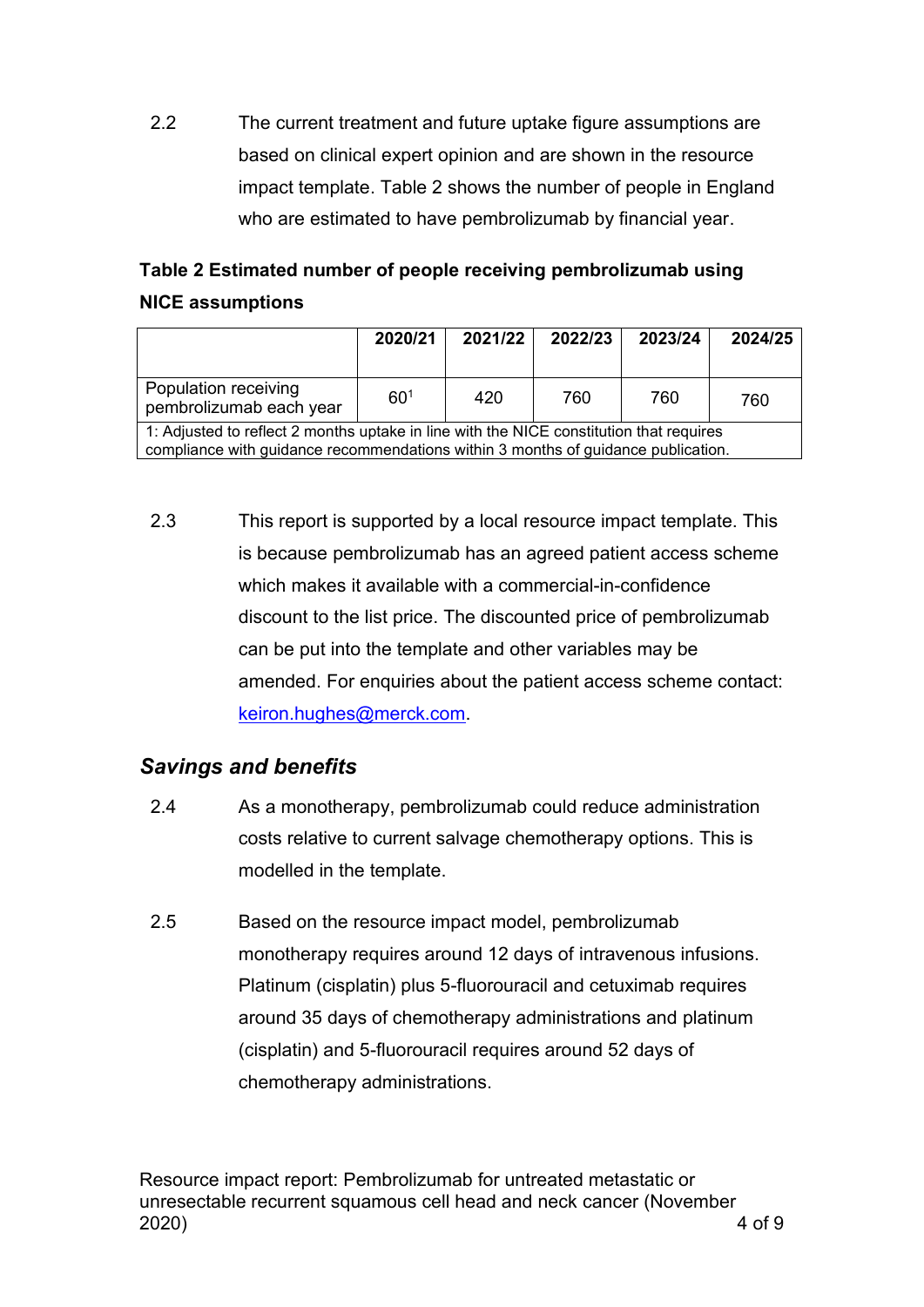2.6 Clinical experts suggest that pembrolizumab is better tolerated than existing treatments, including cetuximab, which may cause rash, diarrhoea, and low magnesium.

# **3 Implications for commissioners**

- 3.1 This technology is commissioned by NHS England. Providers are NHS hospital trusts.
- 3.2 Pembrolizumab falls within the programme budgeting category 02A: Cancer, Head and Neck.

# **4 How we estimated the resource impact**

#### *The population*

- 4.1 In 2017, around 9,200 new cases of adults with head and neck cancer were recorded in England [\(Office for National Statistics,](https://www.ons.gov.uk/peoplepopulationandcommunity/healthandsocialcare/conditionsanddiseases/datasets/cancerregistrationstatisticscancerregistrationstatisticsengland) 2017).
- 4.2 Table 3 shows the number of adults with untreated metastatic or unresectable recurrent HNSCC whose tumours express PD L1 with a combined positive score of 1 or more who are eligible for treatment with pembrolizumab.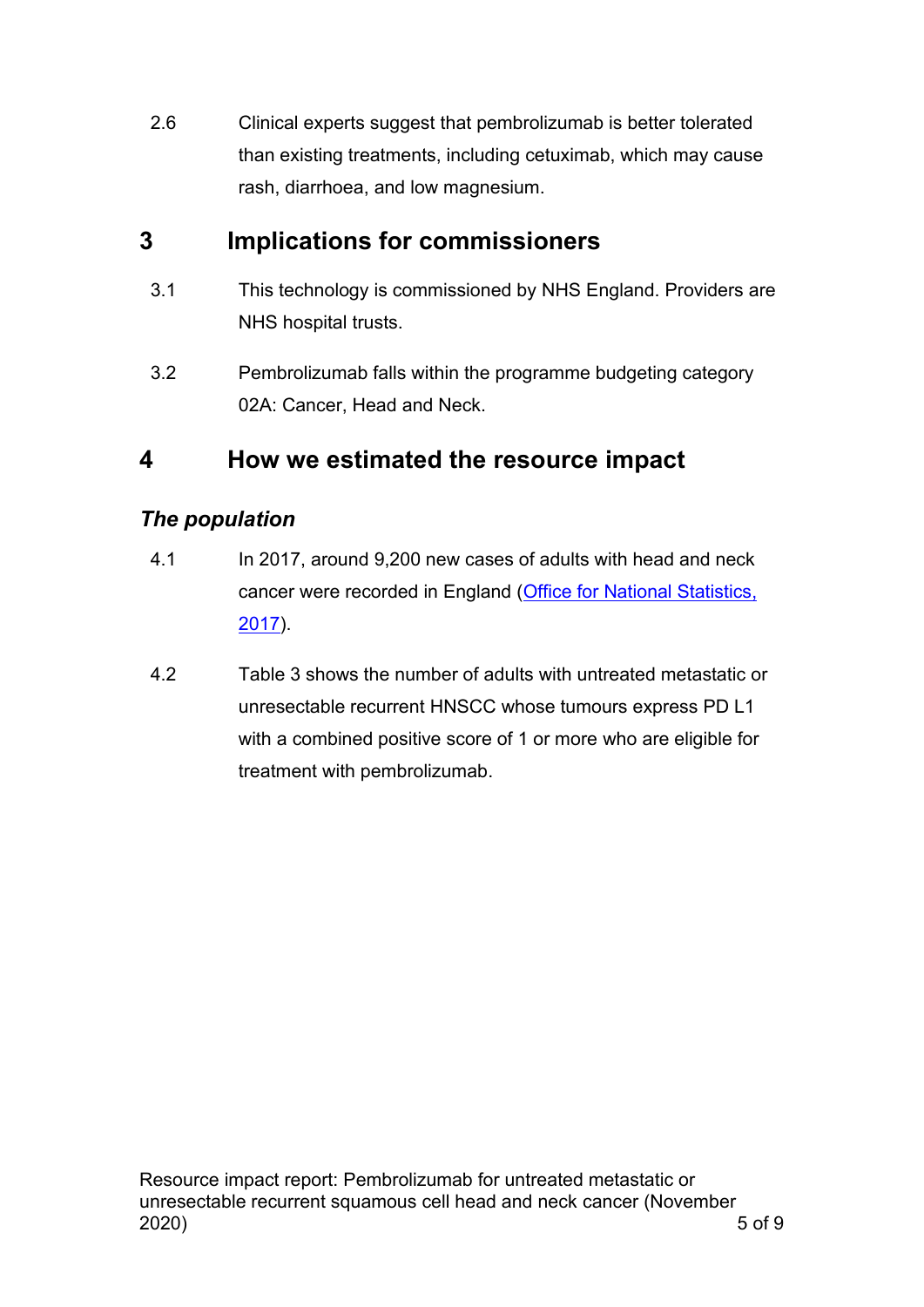| Table 3 Number of people eligible for treatment in England |  |  |
|------------------------------------------------------------|--|--|
|                                                            |  |  |

| <b>Population</b>                                                                                                                                   | <b>Proportion of</b><br>previous row<br>$(\%)$ | <b>Number of</b><br>people |
|-----------------------------------------------------------------------------------------------------------------------------------------------------|------------------------------------------------|----------------------------|
| Adult population in England                                                                                                                         |                                                | 44,022,560                 |
| Incidence of head and neck cancer <sup>1</sup>                                                                                                      | 0.02                                           | 9,200                      |
| People with squamous cell carcinoma <sup>2</sup>                                                                                                    | 90                                             | 8,300                      |
| People with stage I/II disease                                                                                                                      |                                                |                            |
| People diagnosed with stage I/II disease <sup>3</sup>                                                                                               | 34.7                                           | 2,870                      |
| People who progress after surgery or radiotherapy for<br>stage I/II disease and are suitable for active therapy for<br>stage III/IV disease $4$ (A) | 49                                             | 1,410                      |
| People with stage III/IVa or IVb disease                                                                                                            |                                                |                            |
| People with squamous cell carcinoma                                                                                                                 |                                                | 8,300                      |
| People diagnosed with stage III or IVa or IVb disease <sup>3</sup>                                                                                  | 60.2                                           | 4,980                      |
| People suitable for active therapy with stage III or IVa or<br>IVb disease $4$ (B)                                                                  | 53.4                                           | 2,660                      |
| Total people eligible to receive active therapy for stage<br>III/IVa/IVb disease (A+B)                                                              |                                                | 4,070                      |
| People with recurrent HNSCC who progress and are<br>eligible for first-line treatment <sup>4</sup> (C)                                              | 40.6                                           | 1,650                      |
| People with stage IVc disease                                                                                                                       |                                                |                            |
| People with squamous cell carcinoma                                                                                                                 |                                                | 8,300                      |
| People diagnosed with stage IVc disease <sup>3</sup>                                                                                                | 4.3                                            | 360                        |
| People with metastatic HNSCC stage IVc disease<br>suitable for first-line treatment <sup>4</sup> (D)                                                | 93                                             | 330                        |
| Total number of people with metastatic HNSCC stage<br>I-IVc disease suitable for first-line treatment (C+D)                                         |                                                | 1,980                      |
| People with CPS $\geq 1^4$                                                                                                                          | 85                                             | 1,680                      |
| People with performance status 0-1 <sup>5</sup>                                                                                                     | 60                                             | 1,010                      |
| Total number of untreated people eligible for treatment<br>with pembrolizumab                                                                       |                                                | 1,010                      |
| Total number of people estimated to have<br>pembrolizumab each year from year 2022/23 <sup>5</sup>                                                  | 75                                             | 760                        |
| Cancer registration statistics, England - Office for National Statistics<br><sup>2</sup> Patient.co.uk                                              |                                                |                            |
| <sup>3</sup> Cancer Research UK                                                                                                                     |                                                |                            |
| <sup>4</sup> Merck Sharp & Dohme company submission                                                                                                 |                                                |                            |
| <sup>5</sup> NHS England                                                                                                                            |                                                |                            |

Resource impact report: Pembrolizumab for untreated metastatic or unresectable recurrent squamous cell head and neck cancer (November 2020) 6 of 9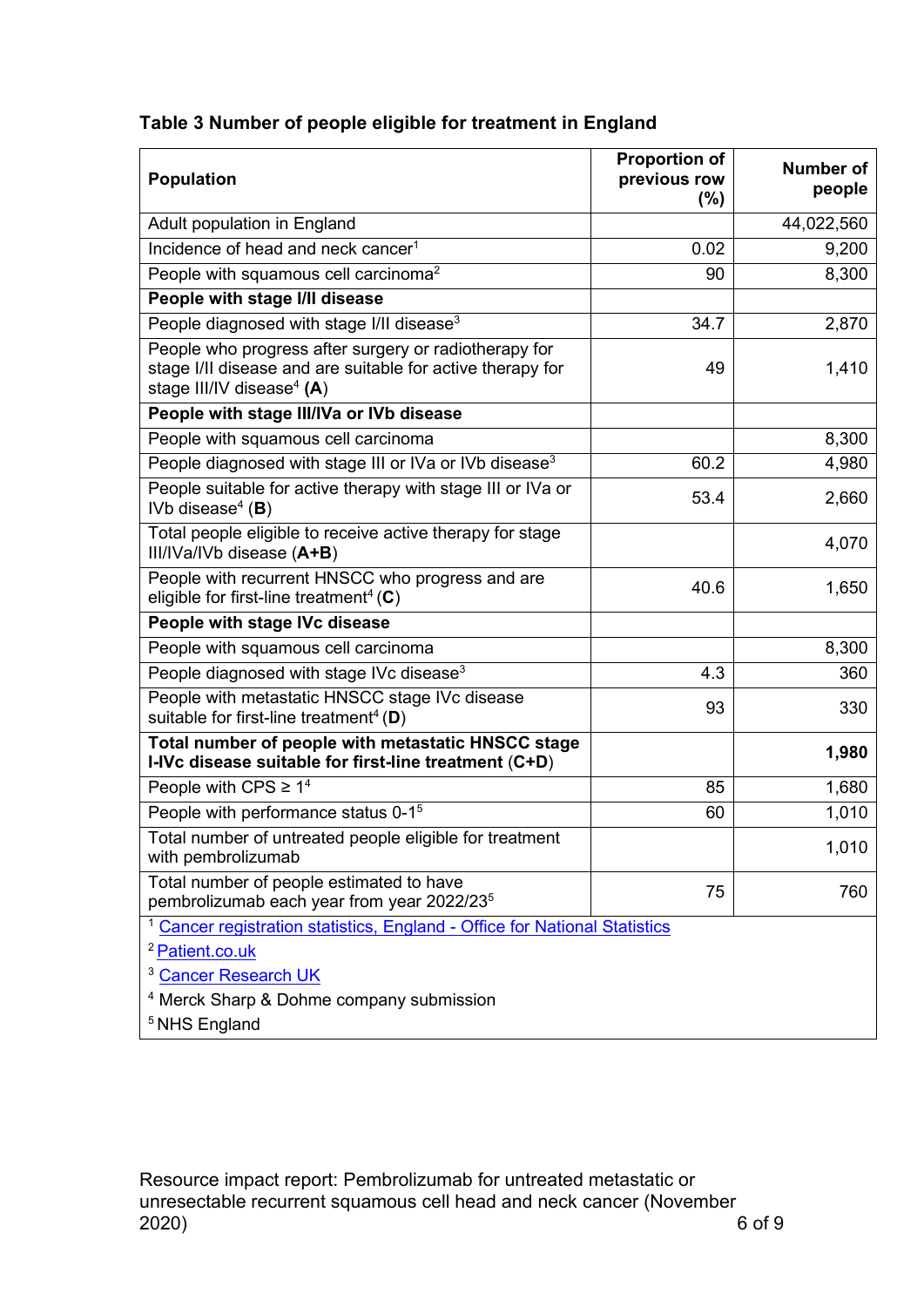#### *Assumptions*

- 4.3 The resource impact template assumes that:
	- Uptake during the first year is expected to be 35%. This has been adjusted for 2020/21 to reflect 2 months uptake in line with the NICE constitution that requires compliance with guidance recommendations within 3 months of guidance publication. This will continue in 2021/22 until maximum uptake of 75% is achieved.
	- Cetuximab with platinum and 5-FU chemotherapy or chemotherapy (platinum and 5-FU) alone are the only comparators for pembrolizumab.
	- Treatment costs for cetuximab with platinum and 5-FU chemotherapy, and chemotherapy (platinum and 5-FU) alone include chemotherapy delivery costs of £479 on day 1 of every treatment cycle (Healthcare resource group SB14Z: Deliver Complex Chemotherapy, including Prolonged Infusional Treatment, at First Attendance) and £319 for each subsequent administration in the cycle (Healthcare resource group SB15Z Deliver Subsequent Elements of a Chemotherapy Cycle). Taken from [NHS national tariff 2020/21.](https://improvement.nhs.uk/resources/national-tariff-2021-consultation/)
	- Treatment costs for pembrolizumab includes chemotherapy delivery costs of £160 on day 1 of every treatment cycle (Healthcare resource group SB12Z: Deliver simple parenteral chemotherapy at first Attendance) Taken from NHS national [tariff 2020/21.](https://improvement.nhs.uk/resources/national-tariff-2021-consultation/)
	- There are no other additional costs needed to identify people with a combined positive score of 1 or more (CPS≥ 1) as this is assumed to be current practice already.

#### *Other factors*

Resource impact report: Pembrolizumab for untreated metastatic or unresectable recurrent squamous cell head and neck cancer (November 2020) 7 of 9 4.4 The guidance recommends pembrolizumab is stopped at 2 years of uninterrupted treatment, or earlier if disease progresses. The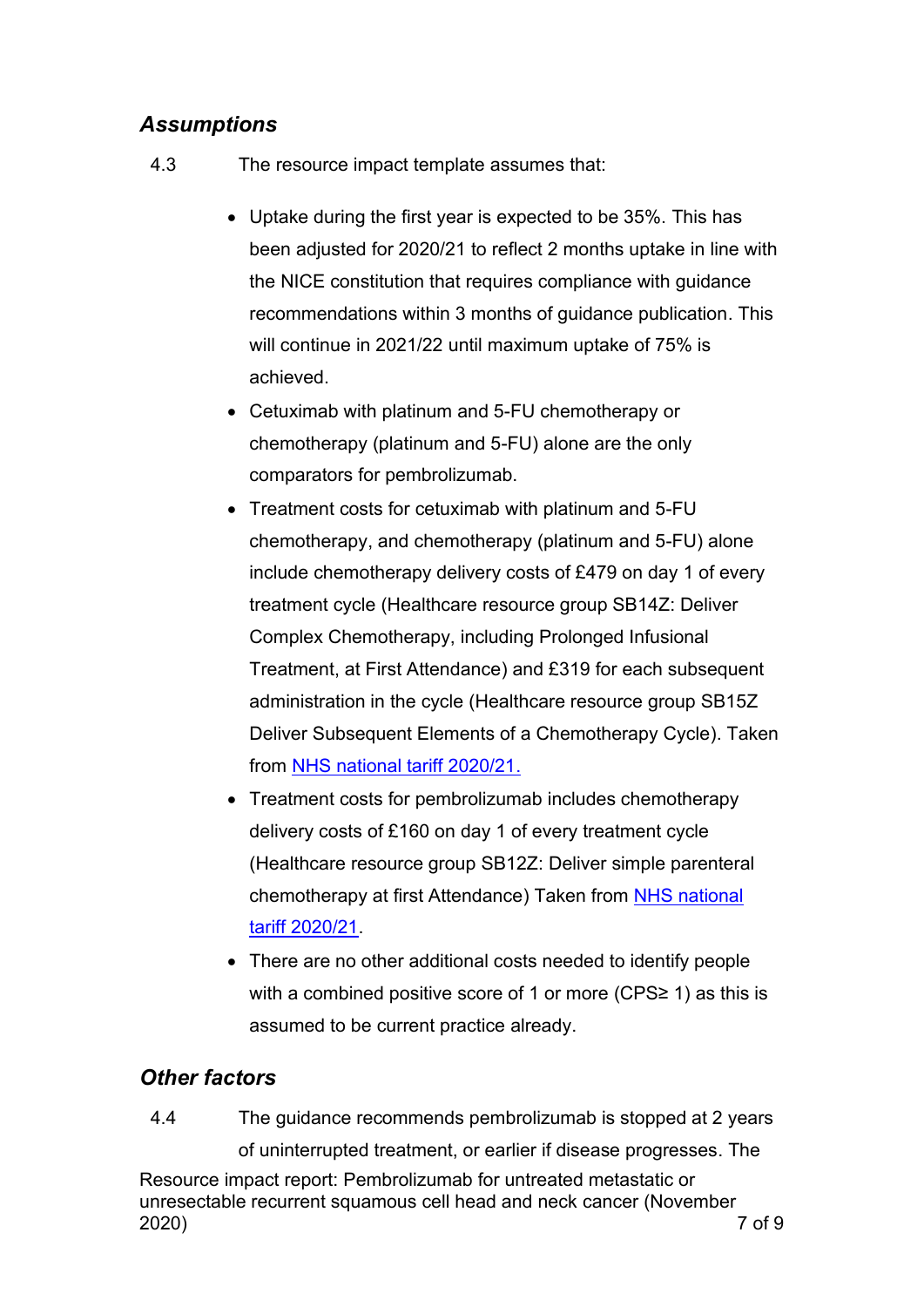model uses average treatment costs for each year. This is assumed to account for any treatment costs extending over a year or under a year. Based on the economic model by the company the average length of a course of treatment with pembrolizumab is 11.58 cycles (7.99 months).